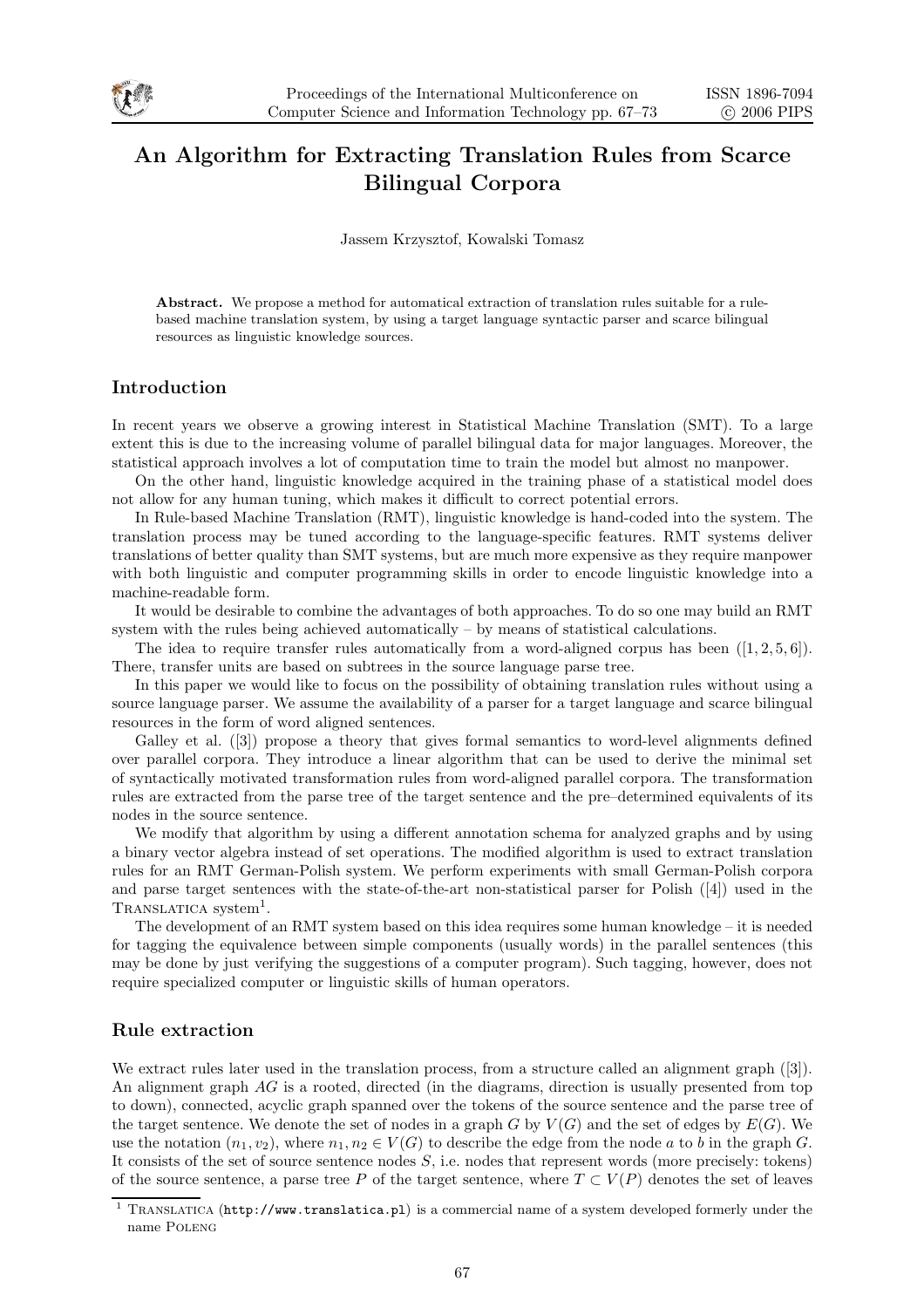#### 68 Jassem Krzysztof, Kowalski Tomasz



Fig. 1. An example of an alignment graph

of the parse tree, that is the target sentence nodes, and an alignment  $A$ , i.e. edges between  $T$  and  $S$ :  $A = \{(t, s) \in E(AG) : t \in T, s \in S\}$ . We also require that  $\forall_{s \in S} \exists_{t \in T}(t, s) \in A$ . Figure 1 shows an example of an alignment graph.

The idea is to extract automatically subgraphs of the alignment graph that would generate translation rules.

**Definition 1.** Let n be a node of the parse tree  $(n \in V(P))$ , such that removing the edge between node n and its parent dissects the alignment graph into two disjoint graphs. We call the graph rooted in node n rule–inducing if it covers a contiguous part of the source sentence, i.e. source sentence nodes of that graph form a substring of the source sentence.

An example of such a subgraph is shown in Figure 2.



Fig. 2. An example of a rule-inducing graph

Figure 3(a) shows a subgraph that does not induce a translation rule because removing the edge between its root and the root's parent does not dissect the alignment graph into two disjoint graphs. Figure 3(b) shows a subgraph that does not induce a translation rule because it covers a non-contiguous part of the source sentence. The algorithm we describe below analyses the alignment graph in a single traversal in order to find all rule–inducing subgraphs.

First, the algorithm defines the order of the alignment edges "from left to right": number 0 is assigned to the left-most edge of the alignment, i.e. the edge that links the first token of the source sentence to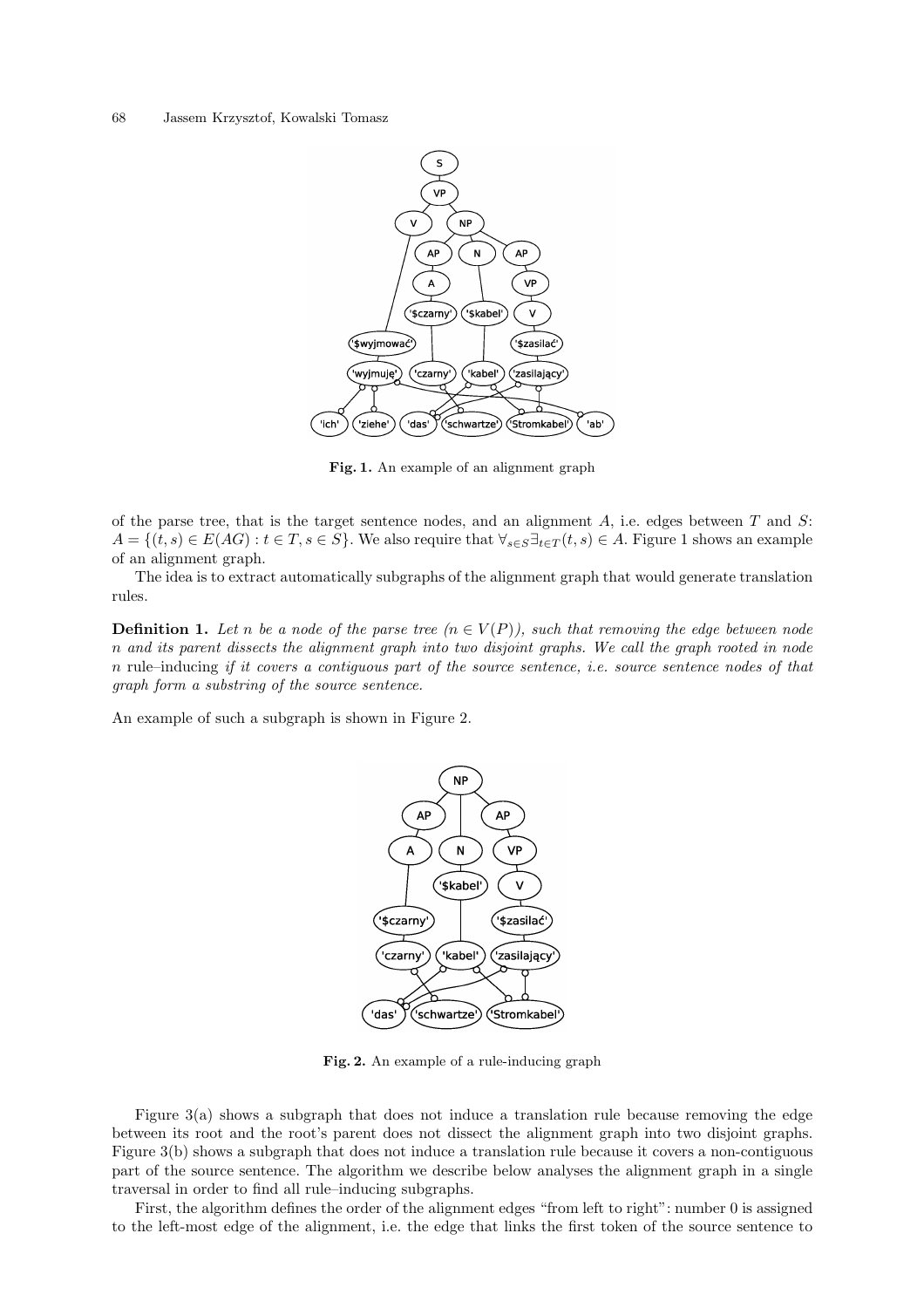

not become the root of a graph when detached from its parents.



Fig. 3. Examples of non rule-inducing graphs.

the left–most token of the corresponding target sentence tokens;  $v = card(A)$  is assigned to the rightmost edge of the assignment. More precisely: Let  $(t_1, s_1), (t_2, s_2) \in A$ . Each alignment edge is assigned a number  $n((t, s) \in A) \in [1, v]$  so that the following should hold:

$$
(t_1, s_1) \prec (t_2, s_2) \Leftrightarrow s_1 \preceq s_2 \lor s_1 = s_2 \land t_1 \preceq t_2 \tag{1}
$$

For each node  $m$  in the alignment graph, the algorithm calculates two binary vectors,  $span(m)$  and  $mask(m)$  of length v equal to the number of edges in the alignment  $(|span(m)| = |mask(m)| = card(A)).$ For each  $s \in S$  the vectors are:

$$
span(s \in S) = 0 \tag{2}
$$

$$
mask(s \in S) = [m_v, ..., m_1] : m_i = \begin{cases} 1, \exists t \in T : i = n((t, s) \in A) \\ 0, otherwise \end{cases}
$$
(3)

For each  $t \in T$  the vectors are:

$$
span(t \in T) = [m_v, ..., m_1] : m_i = \begin{cases} 1, \exists s \in S : i = n((t, s) \in A) \\ 0, otherwise \end{cases}
$$
(4)

$$
mask(t \in T) = \bigvee_{(t,s) \in A} mask(s)
$$
\n<sup>(5)</sup>

For the remaining nodes the vectors are calculated by traversing the alignment graph bottom–up.

$$
span(n \in V(P) \setminus T) = \bigvee_{(n,m) \in E(P)} span(m) \tag{6}
$$

$$
mask(n \in V(P) \setminus T) = \bigvee_{(n,m) \in E(P)} mask(m)
$$
\n(7)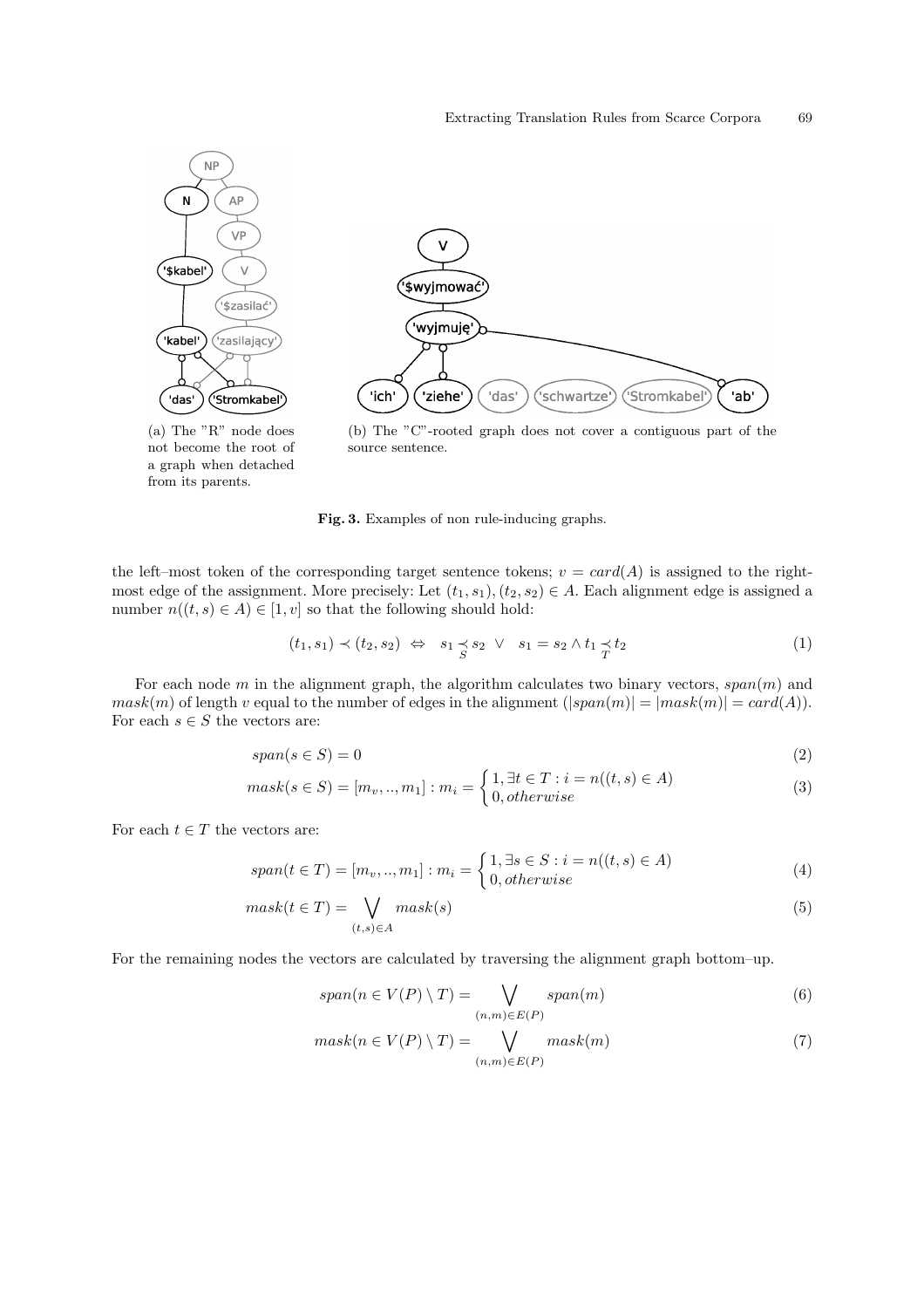70 Jassem Krzysztof, Kowalski Tomasz

```
Listing 1.
```

```
\#initializing\ source\ sentence\ nodes\text{\textdegree\_number} = 1;foreach s \cdot (\omega s){
   foreach t \ ( s \rightarrow \{aligned \}\{$t−>{span} |= $edge number ;
      $s−>{mask} |= $edge number ;
      \text{Sedge_number} \ll 1;
   }
   \frac{\text{create}_a\text{discard}_\text{rule}(\$s) \text{ if ( } 0 \text{ } = \$s \rightarrow \$ms\} }{}
\#initializing\ target\ sentence\ nodesforeach t \left( \text{OT} \right)\{t>\{mask\} = $s \rightarrow{mask} foreach $s ($t ->{aligned to });
   \{\text{sen}\{\text{\$n}\} = 1;}
#traversing the rest of the alignment graph bottom-top
\mathcal{Q}stack = (\r); #root of the alignment graph
while \left( \ \Re n = \text{pop } \mathbb{Q}stack )
{
      unless (\seen\{\$n\})
      {
            \{\text{seen } \{\$\text{n}\} = 1;push @stack , $n ;
            push @stack, $n-> {siblings };
      }
      else
      {
            foreach c \in \{ \text{sn} \to \{ \text{sibling} \} \}{
                   \{ \text{span} \} = \text{Sc} ->\{ \text{span} \};\{m \rightarrow \{mask\} \ = \c \rightarrow \{mask\};
             }
            if \left( \ \}_{n=\frac{1}{2} frack }
                & \underline{\text{binary-to-string}} (\hat{\text{sn}} > \{\text{span}\}) = \check{\text{max}} / \hat{\text{0}} * 1 + 0 * \hat{\text{0}} / \check{\text{max}})
            {
                  convert_to-rule ($n);@n->{siblings} = (); #detaching all siblings
            }
      }
}
```
It is claimed here that:

**Lemma 1.** For any node  $p \in P$ ,  $mask(p) = span(p)$  iff removing the edge e' between the node p and its parent dissects the alignment graph into two disjoint graphs.

*Proof.* Let  $R$  be a p-rooted graph.

Suppose that  $mask(p) = span(p)$  and that removing the edge e' does not result in the partition of the alignment graph into two disjoint graphs. Since  $P$  is a tree (and thus removing any edge results in the partition of the tree into two disjoint trees) there has to be an edge  $e = (t, s)$  in the alignment that either  $t \notin V(R) \wedge s \in V(R)$  or  $t \in V(R) \wedge s \notin V(R)$ . Suppose that  $t \in V(R) \vee s \notin V(R)$ . According to the equation 4:  $span(t)_{n(e)} = 1$ . Since  $span(p)$ , calculated according to the equation 6, is effectively

$$
span(p) = \bigvee_{x \in V(R) \cap T} span(x) \tag{8}
$$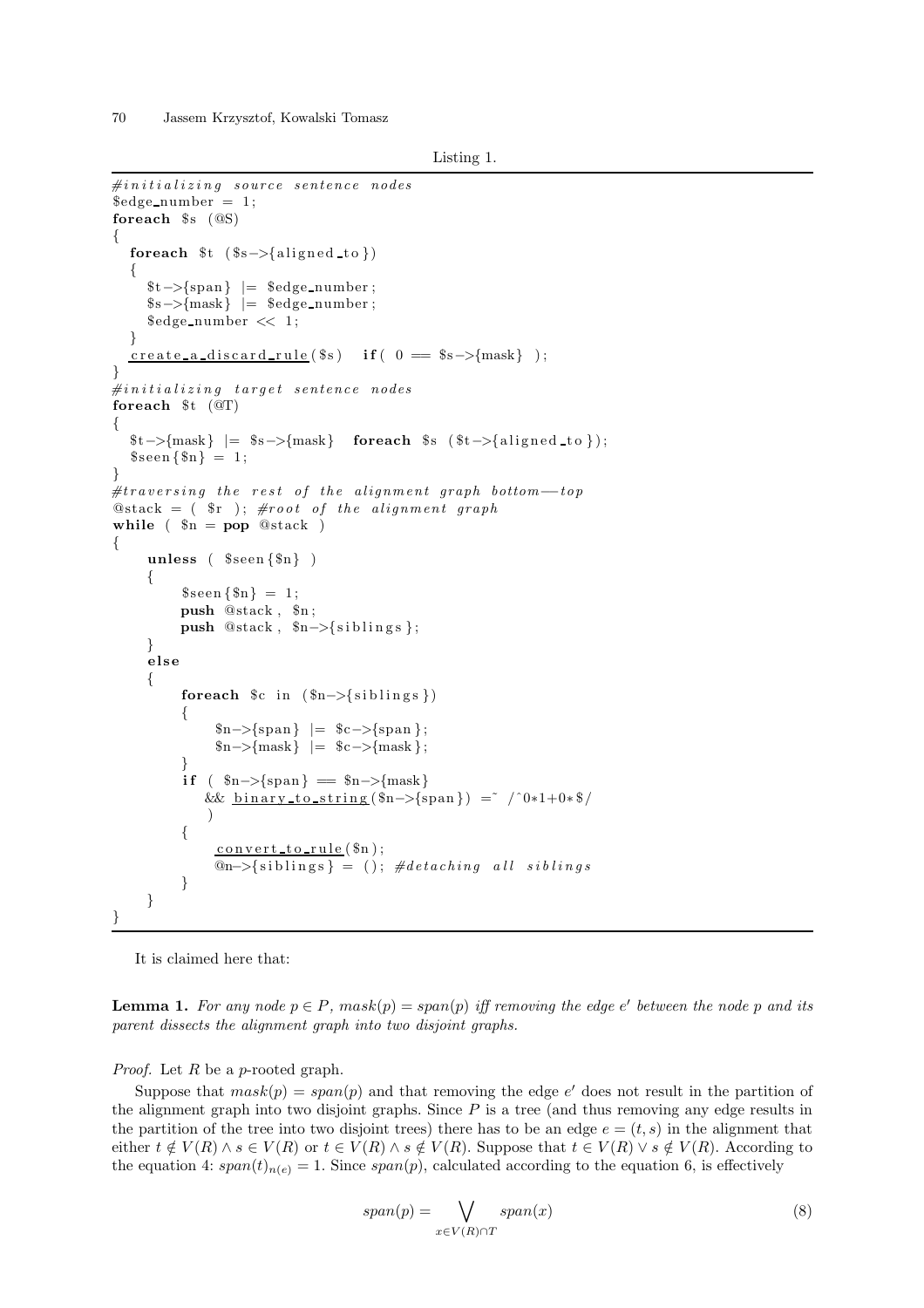and  $span(t)_{n(e)} = 1$  then  $span(p)_{n(e)} = 1$ . We assumed that  $mask(p) = span(p)$  so  $mask(p)_{n(e)} = 1$ . By unwinding the recursive equation 7 we get

$$
mask(p) = \bigvee_{x \in V(R) \cap S} mask(x) \tag{9}
$$

Therefore  $\exists_{s_1 \in V(R) \cap S} \text{mask}(s_1)_{n(e)} = 1$ . But since edges are numbered uniquely (relation 1) and  $mask(s_1)_{n(e)} = 1 = mask(s)_{n(e)}$  then  $s_1 = s$ , which results in contradiction because we assumed that  $s \in V(R)$  but  $s_1 \notin V(R)$ . A similar reasoning for the other case  $(t \notin V(R) \vee s \in V(R))$  leads also to contradiction.

Now suppose that removing the edge  $e'$  results in partition of the alignment graph into two disjoint graphs and  $mask(p) \neq span(p)$ . If  $mask(p) \neq span(p)$  then  $\exists i = n(e) = n((t, s)) : mask(p)_i \neq span(p)_i$ . Since  $\{e'\}$  is the edge cut of the alignment graph,  $t, s \in V(R)$  or  $t, s \notin V(R)$ ). Let us assume that  $span(p)_i = 0$  and  $mask(p)_i = 1$ . Given the equation 8 we get  $1 = mask(p)_{i=n(e)=n(t,s)} = mask(s)_{n(t,s)}$ . By definition of the span and mask vectors:  $mask(s)_{n(t,s)} = span(t)_{n(t,s)}$ . Since  $s \in V(R)$ ,  $t \in V(R)$ and the following holds:  $1 = span(t)_{n(t,s)} = span(p)_{n(t,s)} = span(p)_i$ .

A similar reasoning for the case  $span(p)_i = 1$  and  $mask(p)_i = 0$  leads also to contradiction. □

**Lemma 2.** For any node  $p \in P$ , the p-rooted graph is rule-inducing iff

$$
span(p) = mask(p) = [\underbrace{0..0}_{a-1}, \underbrace{1..1}_{b-a+1}, \underbrace{0..0}_{v-b}], \text{ where } a \in [1..v], \ b \in [a..v]
$$

*Proof.* According to Definition 1 a p-rooted subgraph of the alignment graph is rule-inducing iff (a) we are able to dissect the alignment graph into two disjoint graphs and (b) the leaves of the  $p$ –rooted graph form a contiguous part of the source string.

According to Lemma 1 the first condition is met when  $span(p) = mask(p)$ . Thus, it suffices to prove that the condition (b) is satisfied by a " $0*1+0*$ " vector, that is a sequence of zero or more zeros, followed by one or more ones, followed by zero or more zeros.

 $(\Leftarrow)$  Let us assume that  $span(p) = mask(p)$  and  $mask(p)$  has the form "0\*1+0\*" and that the prooted subgraph  $(R)$  of the alignment graph does not cover a substring of the source sentence. This would imply that there has to be a sequence of source nodes of the length  $m$  such that: the first node in sequence  $s_1 \in S \cap V(R)$  is followed (in terms of the source sentence) by one or more nodes  $\forall_{i\in(1,m)}s_i\in S\land s_i\notin V(R)$ , followed by a node  $s_m\in S\cap V(R)$ . According to equation 9:

$$
\forall t \in T: [mask(p)]_{n_1=n(t,s_1)} = 1
$$
  

$$
\forall i \in (1,m) \forall t \in T: [mask(p)]_{n_i=n(t,s_m)} = 0
$$
  

$$
\forall t \in T: [mask(p)]_{n_m=n(t,s_m)} = 1
$$

But since  $\forall_{i\in(1,m)}n_1 < n_i < n_m$  we observe a sequence of the form "10+1" (a single one, followed by one or more zeros, followed by a single one), which contradicts to the assumption that the mask vector should have a " $0*1+0**$ " form.

 $(\Rightarrow)$  Let L be the set of leaves of the p–rooted rule–inducing graph. Since the leaves of a rule– inducing graph constitute a substring of the source sentence and the order of numbering is "left–to–right" (relation 1), the alignment edges such that  $\forall_{s\in L} \exists_{t\in T} (t,s) \in A$  are labeled with subsequent numbers. Moreover for any  $t \in T$  and  $s \in L$  let  $a = min\{n((t, s) \in A)\}\$  and  $b = max\{n((t, s) \in A)\}\$ . According to the equation 9 we get  $\forall_{i\in [a,b]} [mask(p)]_i = 1$ . For any source node  $s_i$  that precedes (in terms of the source sentence) any of the node in L, we have  $\forall_{t \in T} n(t, s_i) \in A$   $\lt a$ . For any node  $s_i \notin V(R)$  we have  $\forall_{i\in[0..a)}[mask(p)]_i = 0$ . Similarly, for any source node  $s_j$  that succeeds' (in terms of the source sentence) any of the nodes in L, we have  $\forall_{t \in T} b < n(t, s_i) \in A$ . Since any node  $s_j \notin V(R)$ , we have  $\forall_{i \in (b..v)} [mask(p)]_i = 0.$ 

Listing 1 shows the complete algorithm in the form of a Perl–like code. In order to simplify the exposition we convert the span vector into a string and use a regular expression to check whether it has the required form.

Once the root of a rule-inducing graph is found we convert it into a rule using the convert\_to\_rule procedure. The procedure forms the rule input of leaves of the given graph ([3]). We order the leaves according to the mask vector. Note that the sorted list of leaves often differs from the list obtained by in-depth traversal of the rule-inducing graph. Therefore we replace the leaves of the rule-inducing graph (now the rule body) by references to the sorted list (rule input). Figure 4 shows examples of a translation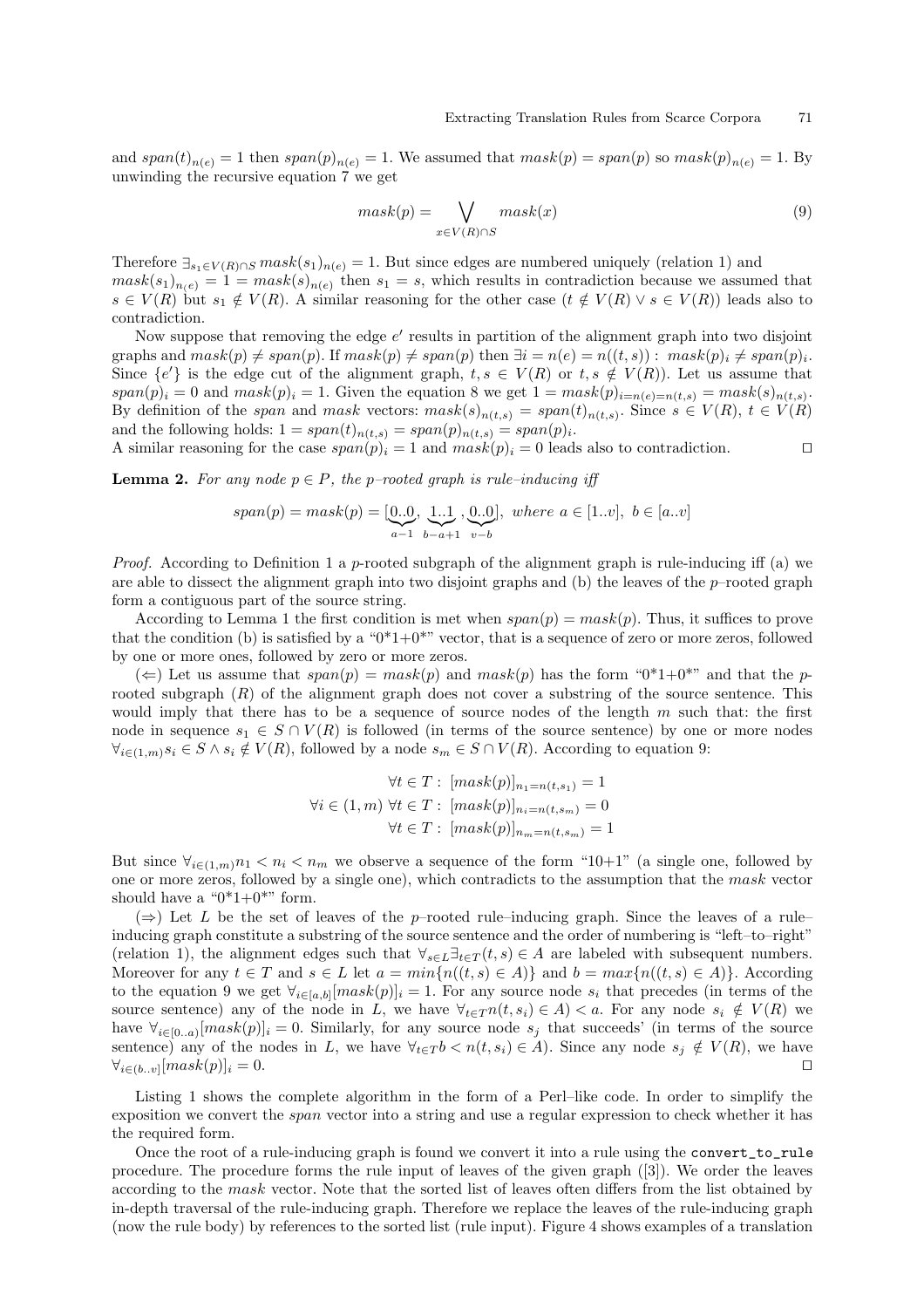

Fig. 4. Examples of translation rules.

rule formed by the convert\_to\_rule procedure. The input of a rule is shown at the bottom of every diagram with the rule's body (production) above it. Arrows between the input and the body of a rule indicate where the nodes matching the input sequence should be placed. The form\_a\_discard\_rule procedure creates a special kind of translation rules. Those rules have an empty input body. They store the information that a particular token, is irrelevant to the translation process, since it was not aligned to any target token.

A rule-inducing graph may contain smaller rule-inducing graphs. If all rule-inducing graphs were converted into rules, a lot of the information contained in the rules would be stored multiple times. To avoid that overload each time a rule-inducing graph is found and converted into a rule we reduce that graph to its root in the alignment graph. Figure 4(b) shows such a rule. The rule was created after the "P"-rooted rule-inducing subgraph of the "FP"-rooted rule-inducing subgraph had been reduced to a single node.

## Rule types

We observe tree types of rules acquired by the above algorithm: (a) dictionary–like rules, (b) parsing rules and (c) mixed rules. Examples of rules of each type are shown in Figure 4.

A dictionary-like rule consists of four nodes: source sentence node—source token, target sentence node—its equivalent in the target language, a node that identifies the base form of the equivalent, and a node containing grammatical information. The rule shown in Figure 4(a) was actually achieved in a post-processing step from three extracted rules, each of them consisting of only two connected nodes. It is worth noticing that it would be certainly possible to acquire a complete bilingual dictionary in this way, but it would require large corpora. Having only scarce bilingual resources, dictionary rules have to be supplied from external sources.

A parsing rule consists of P-nodes only. Those rules will most likely form only a subset of the knowledge base for the parser of target sentences because the parser may be able to deal with cases not observed in the corpora. Thus, it would be better to transfer the parser's complete knowledge base into parsing rules by some other means.

A third type of the acquired rules are mixed rules, i.e. rules consisting of source sentence nodes and parse tree nodes. We believe that rules of that type are able to capture translation nuances that a human operator (e.g. an author of translation rules for a transfer-based MT system) may not be aware of.

Actually, the parser used here takes into account also semantic features of sentence components. This shows that acquired rules may have not only syntactical but also semantic motivation.

### References

1. Carbonell J., Probst K., Peterson E., Monson Ch., Lavie A., Brown R., and Levin L.: Automatic Rule Learning for Resource-Limited MT., Proceedings AMTA-02. (2002)